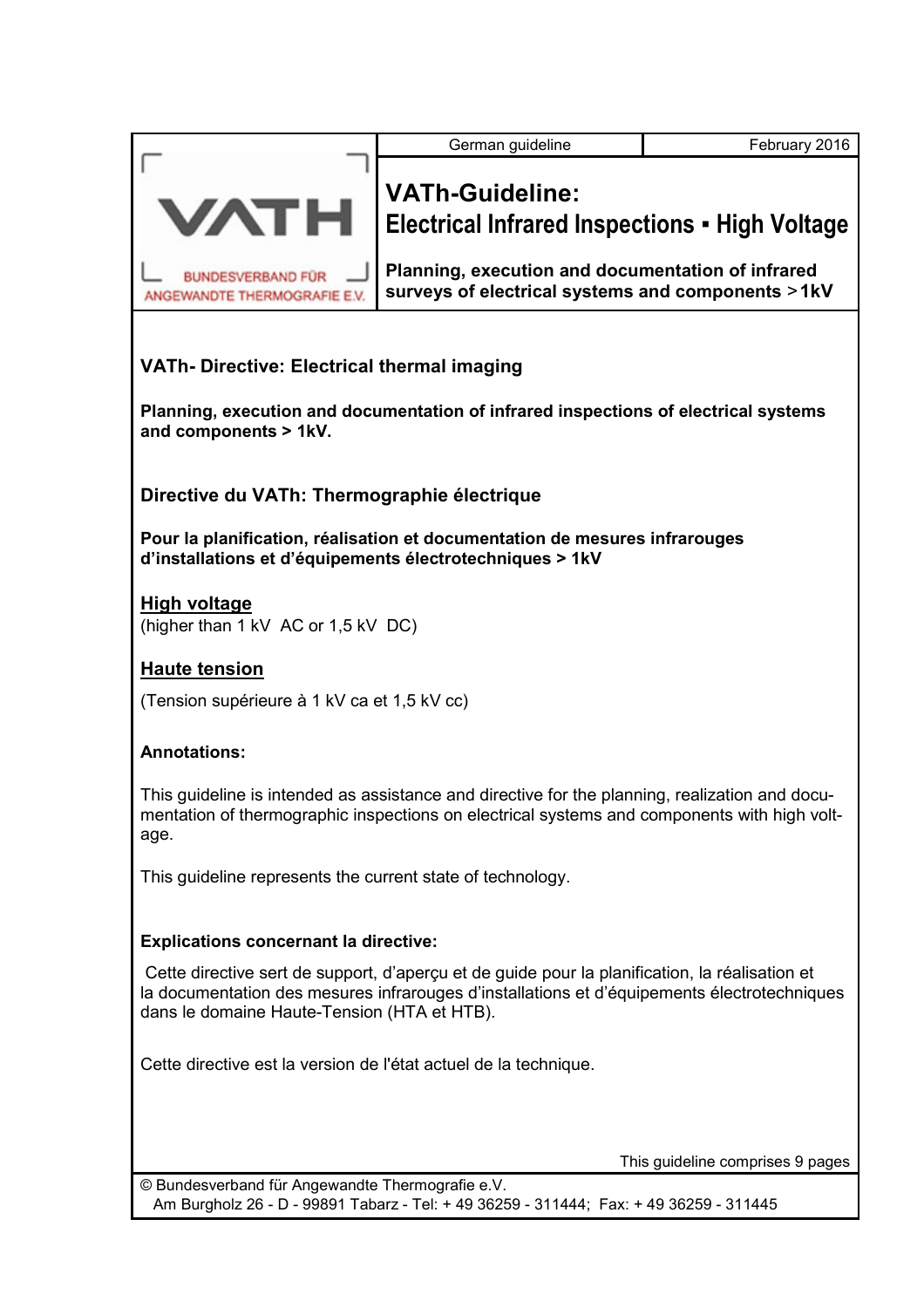### VATh- Guideline: "Electro-Thermography, Part A: High Voltage (HS)"

Version from February, 2016

### **Editor:**

Bundesverband für Angewandte Thermografie e.V. Am Burgholz 26 D-99891 Tabarz Tel: + 49 36259 - 311444 Fax: + 49 36259 - 311445

© All rights reserved by Bundesverband für Angewandte Thermografie e.V.

All statements are based on the current standard of knowledge. The Bundesverband cannot accept any responsibility or liability. Recommendations or objections for upcoming versions should be addressed to the office of the Bundesverband.

In the case of disputes the German version of this guideline is relevant.

## **Table of contents**

| 1.              | Educational prerequisites and skills | 3 |
|-----------------|--------------------------------------|---|
| 2.              | Health                               | 3 |
| 3.              | Safety distance                      | 4 |
| 4.              | Safety equipment                     | 4 |
| 5.              | Regulations                          | 4 |
| 6.              | Procedure                            | 4 |
| 7.              | Infrared camera equipment            | 5 |
| 8.              | <b>Evaluation software</b>           | 6 |
| 9.              | Assessment and Reporting             | 6 |
| 10.             | <b>Basic document</b>                | 6 |
| 11 <sub>1</sub> | <b>Evaluation document</b>           | 7 |
| 12.             | Classification of thermal anomalys   | 7 |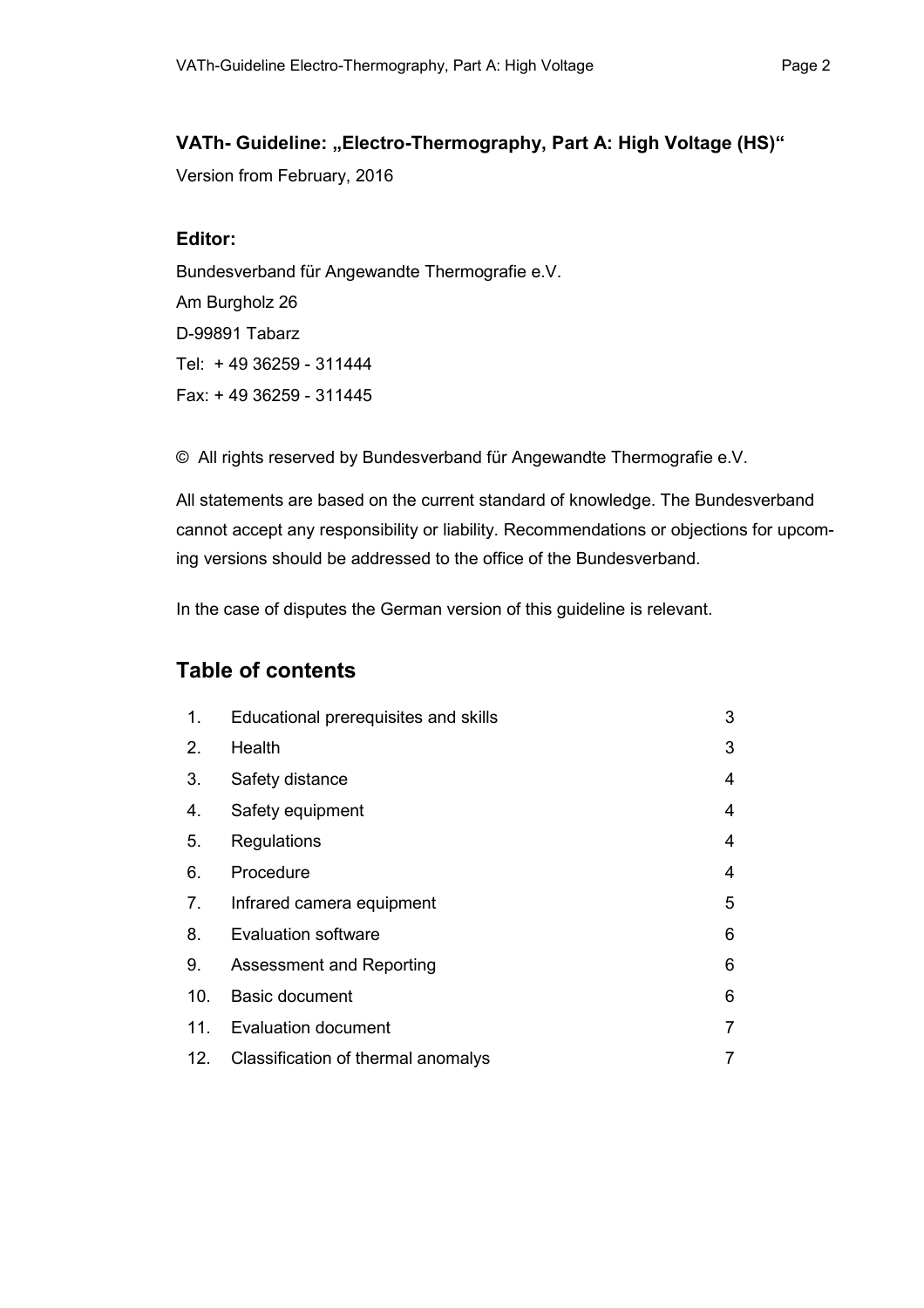## **1. Educational prerequisites and skills**

The following formation bases must be present and outline the formation basis:

- a) A completed apprenticeship in the field of electrical engineering with the skill of a journeyman, foreman or engineer. Engineers, who graduated from a college or technical college without having completed an apprenticeship as an electrically qualified person must produce a certificate in accord with DIN VDE 1000-10 / 4.2.
- b) At least two years of professional experience in the field of Electro-Thermography and perennial experience in the field of electronic engineering according to VDE1000-10 / 4.2 is required (Annotation: perennial experience in the regarding the field of activity).

Generally, at least the achievement of level 1 according to DIN EN ISO 9712**\*** is to prove along with a training course in the field of electrical components including a thermographic evaluation. According to the guideline for personnel of the nondestructive testing, only those persons are allowed to run an inspection and evaluation without supervision of a level 2 or 3 certified person, who are certified according DIN EN ISO 9712\* to level 2 or 3 (sector: Electro-Thermography).

Due to the generally increased fire risk in companies, the person running the inspection must be able to assess the temperature rise accurately. Therefore, only persons should be inspecting electrical systems who can possess the certificate "Electrical Thermographer, level 2" in accordance with DIN EN ISO 9712\* or "VdS acknowledged specialist for Electro Thermography" (VdS = German association of property insurance companies) in order to meet the requirements of the insurance industry.

### **\*: has displaced DIN EN 473 and DIN 54162!**

## **2. Health**

The presentation of a certificate proofing the visual capacity according to DIN EN ISO 9712\* is indispensable and must be renewed annually.

Also it should be acknowledged that the work in the field of Electro-Thermography is associated with increased health risks. Especially, people with pacemakers or a disposition for dizziness and epileptic seizures need to be aware of that.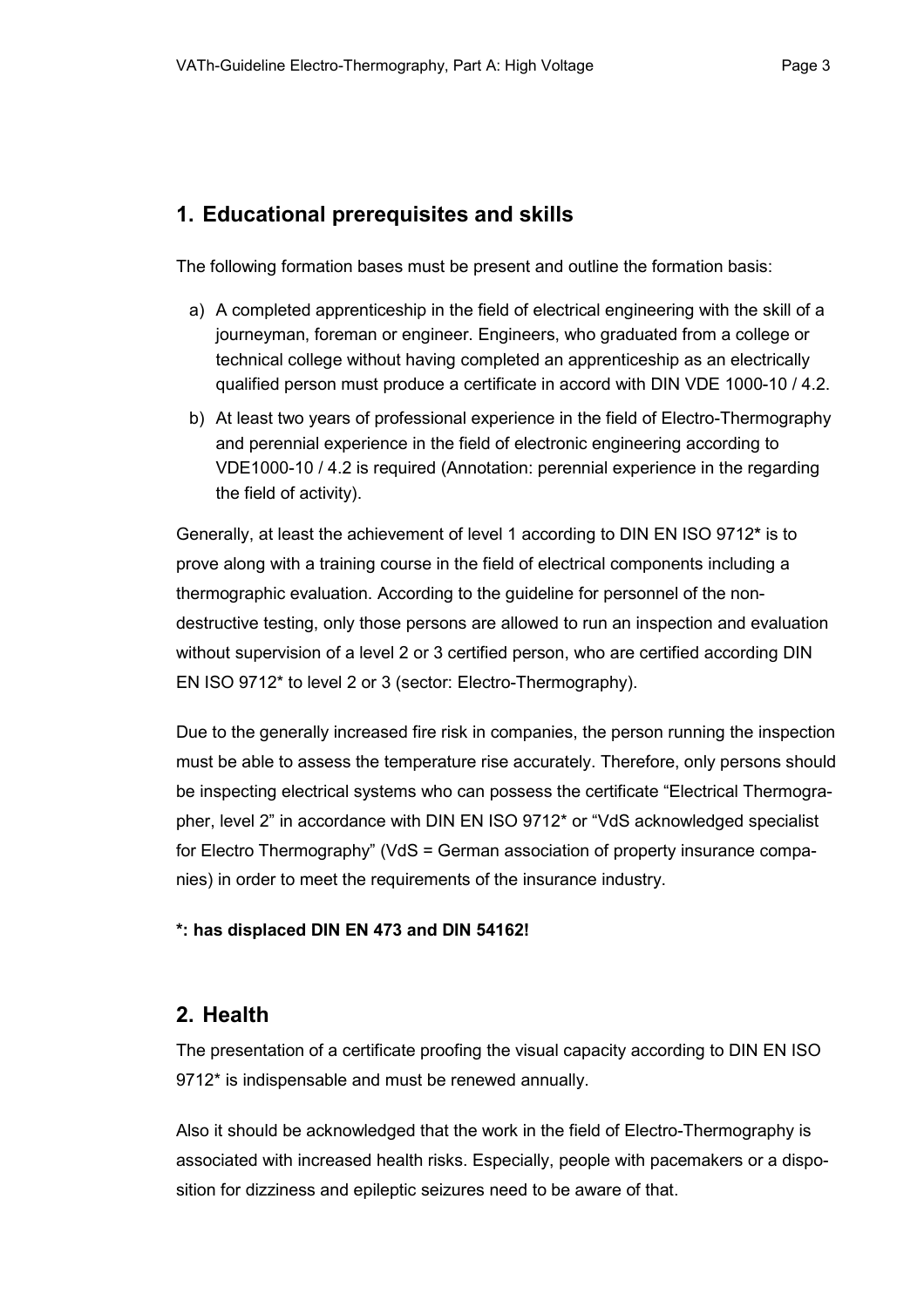### **3. Safety distance**

By definition conducting an electrical inspection is considered to be included in the category "working in hazardous electrical energized areas". As a consequence of working close to electrically energized components an electrically qualified person or a person working under the supervision of an electrically qualified person must pay attention sticking to the safety distance from the operating voltage. Therefore, a nominal voltage of 30 kV requires a safety distance of 1,5 m. The nominal voltage of 30 kV till 110 kV already requires a safety distance of at least 2,0 m. The voltage levels of 110  $kV - 220 kV$  and 220 kV – 380 kV require compared to the just named safety distance of 2,0 m one additional meter of safety distance.

## **4. Safety equipment**

According to valid accident prevention regulations and other valid regulations the thermographer has to wear personal safety equipment for his own safety.

## **5. Regulations**

Thermographic personnel inspecting electrical systems should generally be independent (no in-house personnel). This ensures that neither superior nor the company management has influence on the inspection. Safety and fire prevention always comes first.

## **6. Procedure**

The certified thermographer runs the inspection if possible accompanied by an electrically qualified employee of the mandating company / power supply company.

The infrared-thermographic inspections of the electrical systems is to be considered a snap shot. The electrical systems should run at minimum 10% workload by the time of inspection. If only low load conditions are given it is possible risk that not all errors can be detected. To improve the statistic certainty the inspection should be done regularly. As a result of the infrared-thermographic inspection the risk assessment of the employer is advised.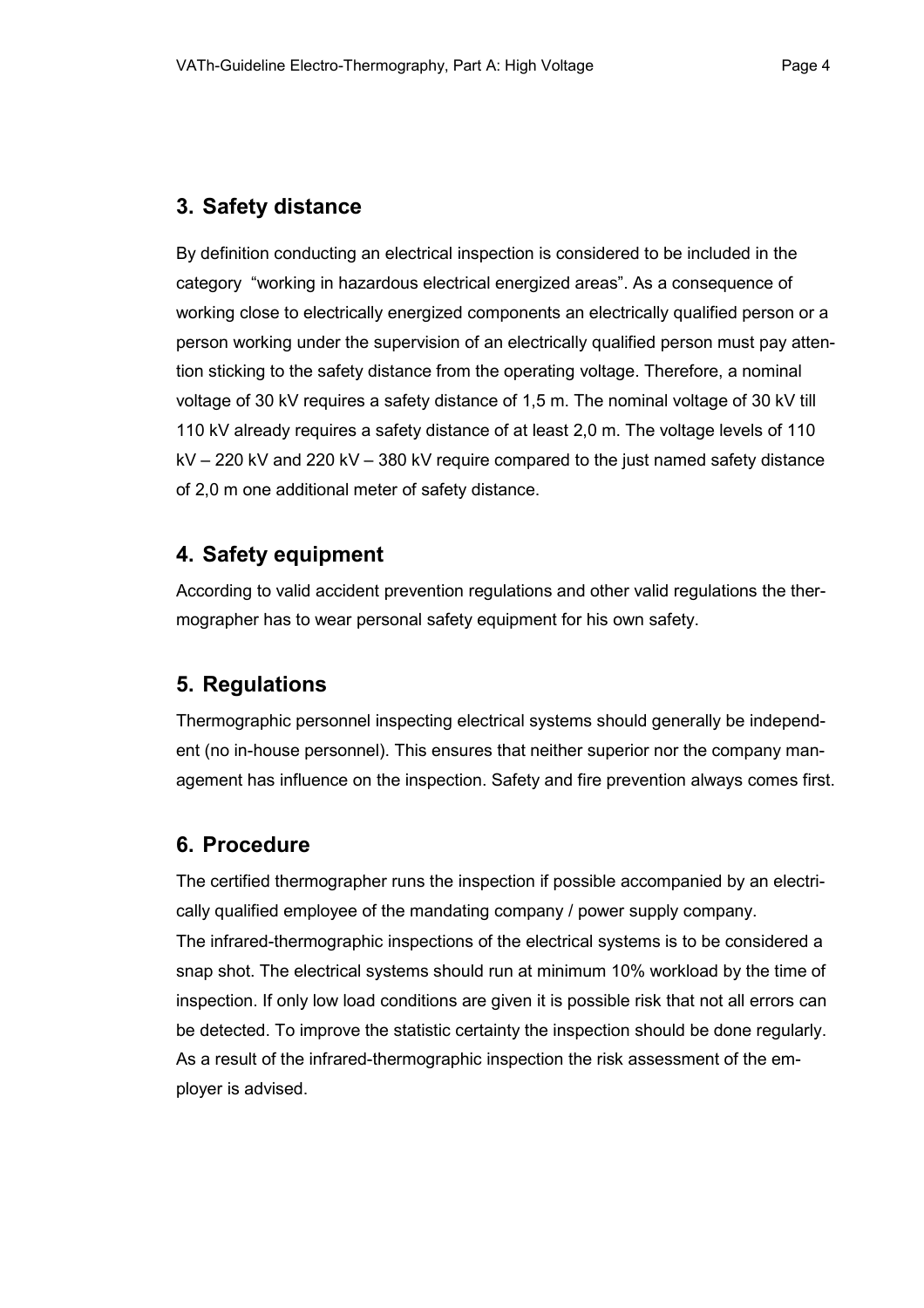# **7. Infrared Camera Equipment**

The infrared imaging system beeing used has to meet the following requirements:

| Spectral Range:                       | Cameras working in the MW (Mid-Wave: 3-<br>5 µm) or LW (Long-Wave: 8-12 µm) spec-<br>tral band can be used.                                                                                                                                                                                                                                                                                                           |  |  |
|---------------------------------------|-----------------------------------------------------------------------------------------------------------------------------------------------------------------------------------------------------------------------------------------------------------------------------------------------------------------------------------------------------------------------------------------------------------------------|--|--|
| <b>Measurement Temperature Range</b>  | $-20^\circ$ to $+500^\circ$ C<br>(or higher)                                                                                                                                                                                                                                                                                                                                                                          |  |  |
| <b>Operating Temperature Range</b>    | $-10^\circ$ to $+40^\circ$ C<br>(or higher)                                                                                                                                                                                                                                                                                                                                                                           |  |  |
| <b>Basic Type:</b>                    | A split camera/controller concept (monitor<br>and remote control unit separated or alter-<br>natively a turnable monitor) is necessary in<br>order to run the inspection also in areas<br>with difficult access.<br>The camera should be equipped with an<br>optical viewfinder to be able to identify<br>even small indications when inspecting<br>high-voltage systems outdoors under bright<br>sunlight.           |  |  |
| Lenses:                               | Usually a lens out of the available standard<br>lens set must be used<br>Wide angle lens<br>Standard angle lens<br>Tele lens<br>depending on the particular scope.<br>When inspecting high voltage systems<br>telephoto lenses with horizontal field of<br>views between 7° and 12° are mandatory<br>due to the object size at long measuring<br>distances (depending on the infrared de-<br>tector pixel resolution) |  |  |
| Thermal resolution:                   | ≤ 100 mK @ 30°C recommended: ≤ 60 mK                                                                                                                                                                                                                                                                                                                                                                                  |  |  |
| Geometrical resolution:               | $\leq$ 1,3 mrad up to 10 m distance<br>$\leq$ 0,5 mrad up to 25 m distance<br>$\leq$ 0,3 mrad distance > 25 m                                                                                                                                                                                                                                                                                                         |  |  |
| Detector Pixel resolution:            | min. 320 x 240 Pixel                                                                                                                                                                                                                                                                                                                                                                                                  |  |  |
| Temporal resolution:                  | min. 20 frames/sec                                                                                                                                                                                                                                                                                                                                                                                                    |  |  |
| Measurement accuracy:                 | $±2K$ or $±2\%$                                                                                                                                                                                                                                                                                                                                                                                                       |  |  |
| <b>Basic operating functionality:</b> | The camera must offer the capabilities to:<br>focus the image precisely<br>freeze an image<br>switch between color and gray palettes                                                                                                                                                                                                                                                                                  |  |  |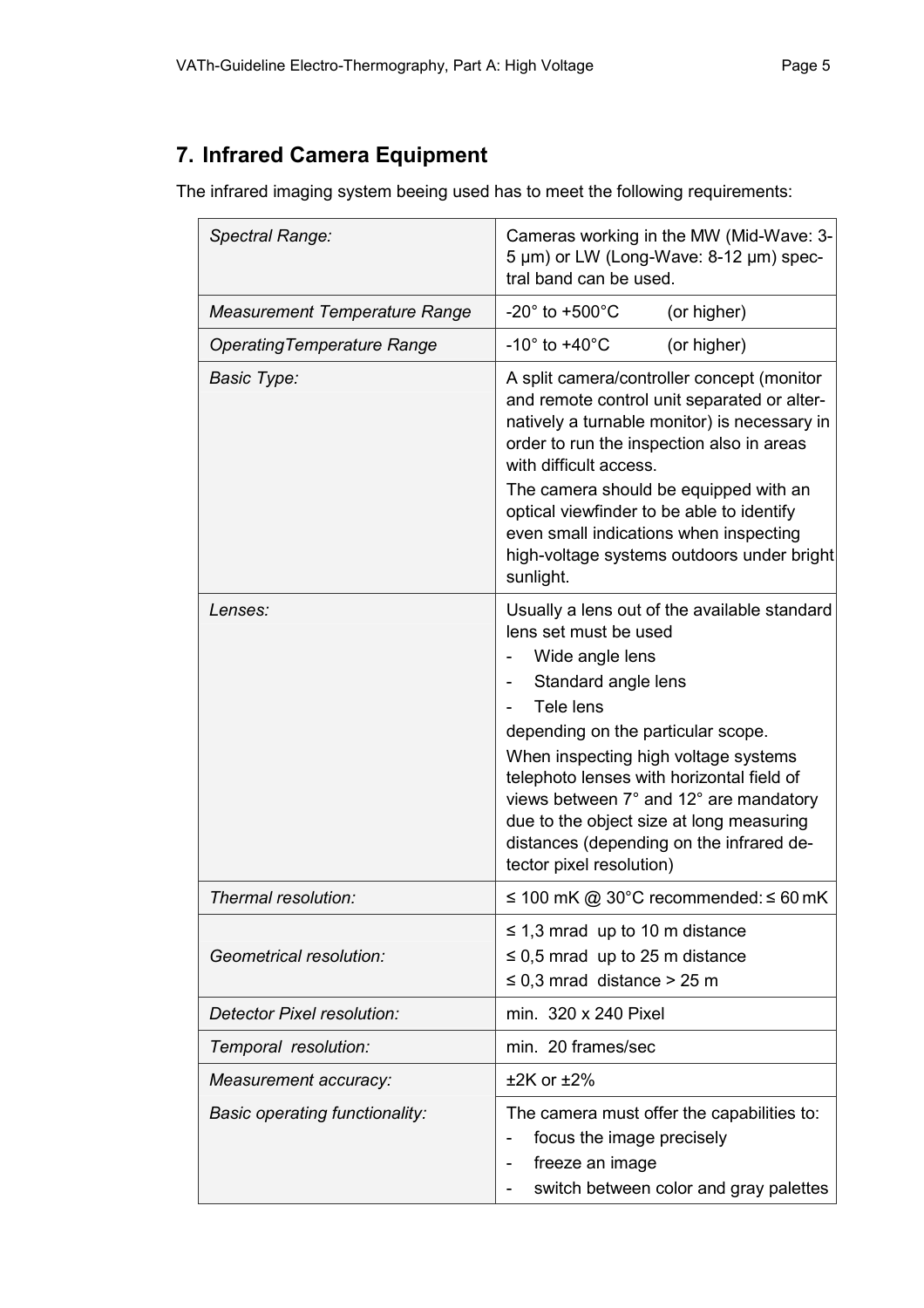|               | activate measurement functions:<br>moveable spot and area<br>adjust all measurement parameters<br>manual scaling and display the ther-<br>mogram<br>saving radiometric data<br>۰                                                                                                                                                                                                                |
|---------------|-------------------------------------------------------------------------------------------------------------------------------------------------------------------------------------------------------------------------------------------------------------------------------------------------------------------------------------------------------------------------------------------------|
| Power supply: | A self-contained operation on battery<br>power is indispensable.                                                                                                                                                                                                                                                                                                                                |
| Calibration:  | Periodical factory-calibrations (accord-<br>ing to the manufacturers requirements)<br>Frequent automatic compari-<br>$\blacksquare$<br>son/compensation to an internal tem-<br>perature reference inside the camera<br>A validation of the temperature calibration<br>must be done and documented annually.<br>It is recommended to perform a simple<br>calibration check even more frequently. |

# **8. Evaluation software**

The expert must own or have access to a suitable software which allows processing, analyzing and reporting the infrared images afterwards. It must be possible to change the measurement parameters used to convert the measured radiation density into temperature and also labeling the results after the inspection.

# **9. Assessment and Reporting**

The inspection report consists of a **basic document** and the actual **evaluation document page(s)**. The particular style of these documents are due to the thermographer. Nevertheless, the data and annotations listed below **must** be included.

# **10. Basic document**

The following data has to be included on the basic document:

- 1. Name of the executing thermographer and accompanying persons
- 2. The used infrared camera system
- 3. Date of inspection
- 4. Location of the client company or else factory or power supply company
- 5. Scope of the inspection
- 6. In case of outdoor inspections the weather conditions (including air temperature [°C], relative humidity [%], wind speed [m/s], Global radiation [W/m<sup>2</sup>])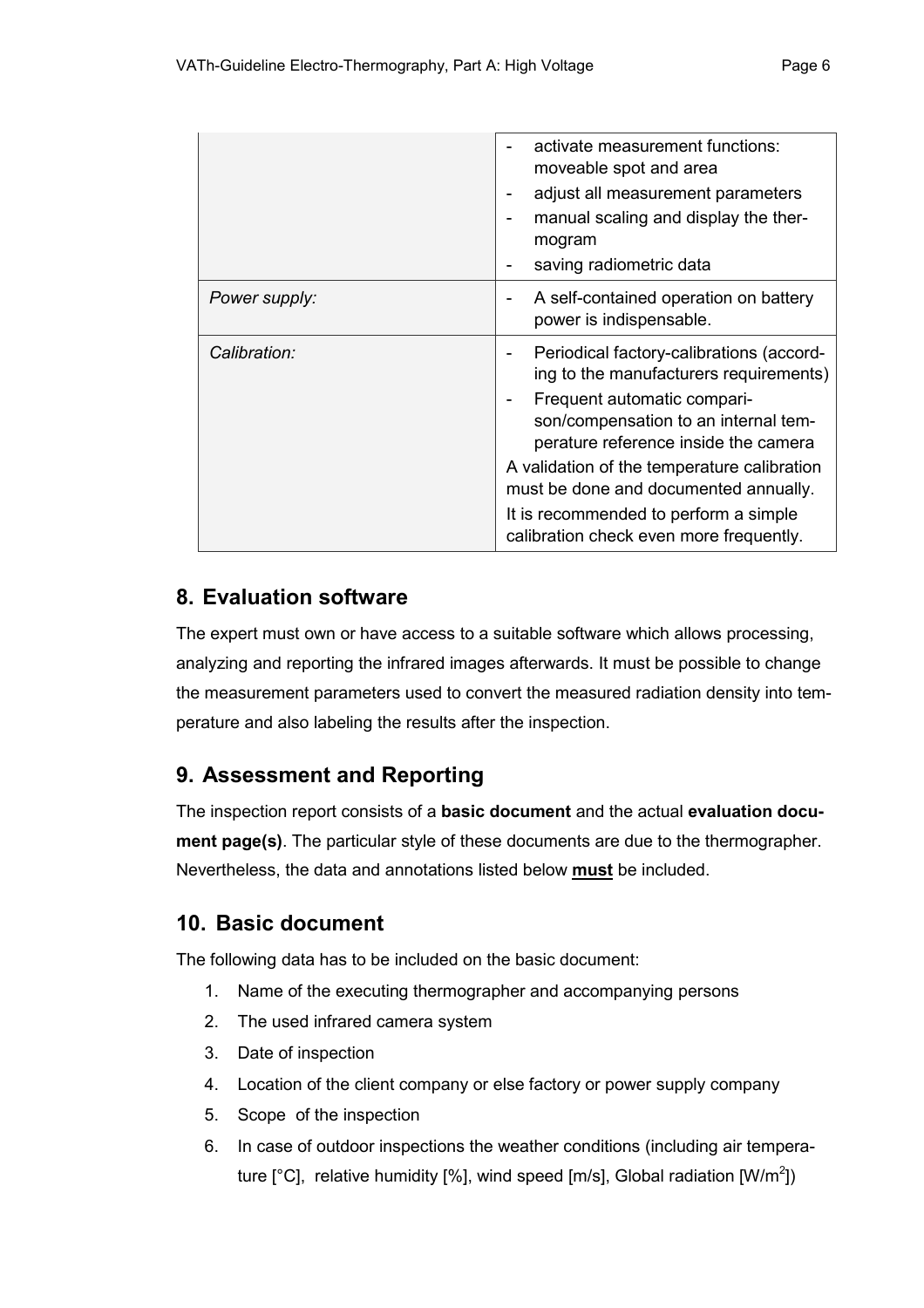### **11. Evaluation documents**

Every thermal indication/anomaly should be presented on a separate page. Every of the listed items needs to be assigned to the corresponding thermogram **easily**.

- 1. The date and exact time the image was taken and the name of the recorded infrared image file.
- 2. An accurate object description (building, hall, switchboard, control panel, component of the building or else).
- 3. It has to be guaranteed that the customer can recognize and assign the fault to his equipment
- 4. A photo with the same image content taken from the same position.
- 5. The temperature of the thermal anomaly with the exact location and/or the temperature difference between the fault location and an identical faultless component. The given information must be clear enough that the client can retrace the shown temperature values, resp. temperature.

An evaluation should also include a listing of all inspected devices, a listing of all found anomalies or faults, a description of the inspection procedure as well as annotations and recommendations of the thermographer.

**In any case at least those systems or components must be documented which shows thermal anomalies.** 

## **12. Classification of thermal anomalies**

The classification of thermal anomalies needs to be done under consideration of the actual load! The ΔT is in accordance with the comparison between the temperature of the anomaly and a proper working component.

**Defect severity classification of high voltage systems after recalculation the detected temperature, resp. temperature difference** ∆**T up to nominal load (switch field load, shortage load, limting current)**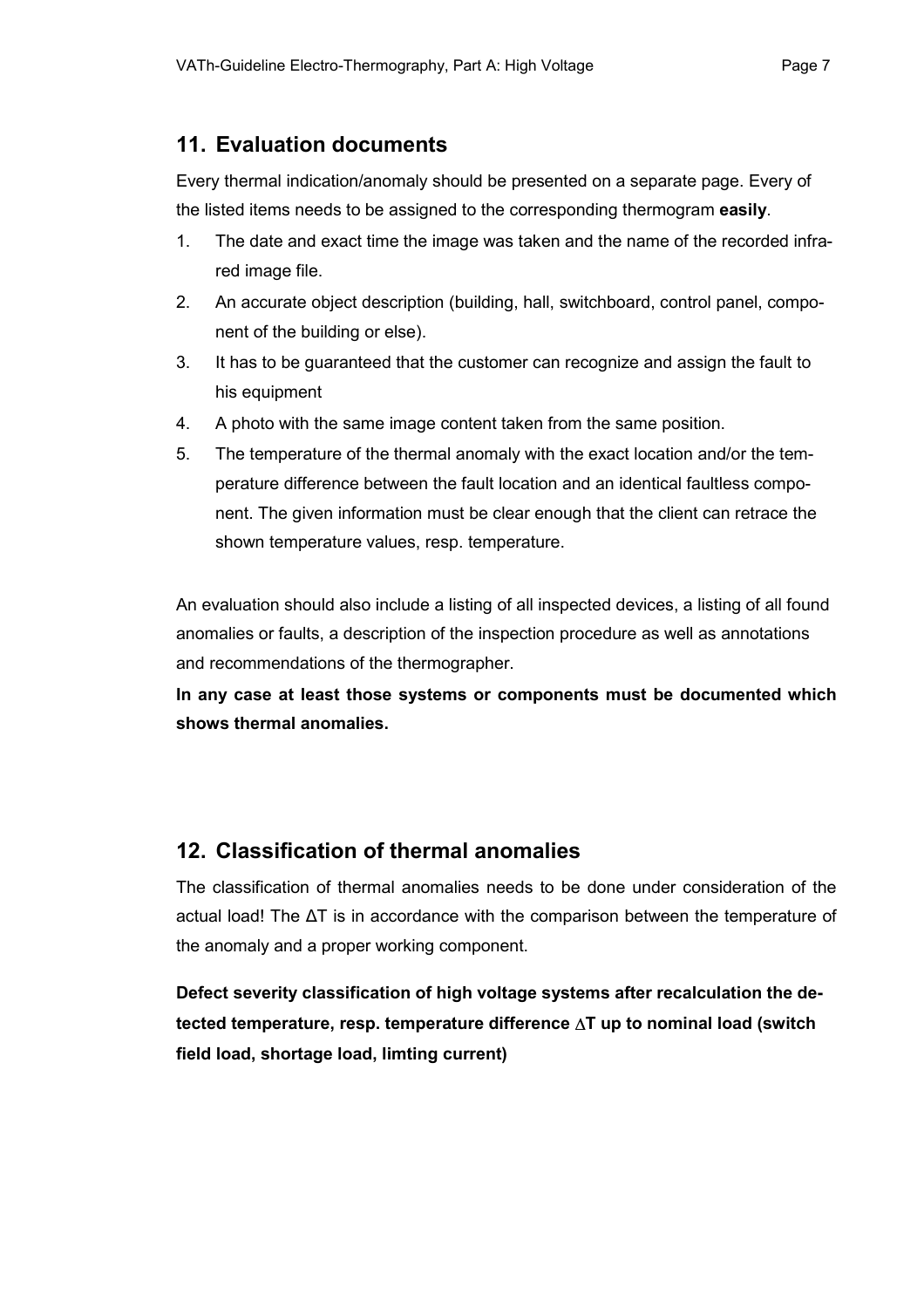|                                  | Defect severity classes based on the measured overtemperature $\Delta$ Tafter<br>recalculation to the the nominal load |                                                                          |                                                                                                          |                                                                                                                                |
|----------------------------------|------------------------------------------------------------------------------------------------------------------------|--------------------------------------------------------------------------|----------------------------------------------------------------------------------------------------------|--------------------------------------------------------------------------------------------------------------------------------|
| <b>Temperature</b><br>difference | $\Delta T$ < 10 K                                                                                                      |                                                                          | 10 K < $\Delta$ T < 35 K   35 K < $\Delta$ T < 70 K                                                      | $\Delta T$ > 70 K                                                                                                              |
| <b>Classes</b>                   | Class 1                                                                                                                | <b>Class 2</b>                                                           | Class 3                                                                                                  | Class 4                                                                                                                        |
| Recommen-<br>dation              | No immediate<br>action required,<br>further observa-<br>tion of the sus-<br>picious compo-<br>nent                     | check probable<br>cause<br><b>Repair at the next</b><br>planned shutdown | check probable<br>cause<br><b>Repair at the next</b><br>planned shut-<br>down, at most<br>within 1 month | <b>Short-time shut-</b><br>down.<br>check probable<br>cause and repair as<br>soon as possible;<br>alternatively reduce<br>load |

### **Fault Classification with a known current load related to the nominal load:**

**Screwed connections** in air made of copper, aluminum and other alloys, no matter if they are silver-coated, nickel-plated or tinned

| Ratio of known  | Defect classes based on overtemperature                              |  |                                                                                                                          |                   |
|-----------------|----------------------------------------------------------------------|--|--------------------------------------------------------------------------------------------------------------------------|-------------------|
| load to nominal | $\Delta T$ = suspect temperature – normal operating temperature in K |  |                                                                                                                          |                   |
| load (in $%$ )  | Depending on the actual load                                         |  |                                                                                                                          |                   |
|                 |                                                                      |  | $\vert$ 0 K < $\Delta$ T $\,$ < 10 K $\vert$ 10 K < $\Delta$ T $\,$ < 35 K $\vert$ 35 K < $\Delta$ T $\,$ < 70 K $\vert$ | $\Delta T > 70 K$ |
| up to 50 %      |                                                                      |  |                                                                                                                          |                   |
| 50% to 75%      |                                                                      |  |                                                                                                                          |                   |
| 75% to 100%     |                                                                      |  |                                                                                                                          |                   |

**Flexible connections** in air made of copper, aluminum or other alloys, no matter if they are silver-coated, nickel-plated or tinned

| Ratio of known  | Defect classes based on overtemperature                              |                          |        |
|-----------------|----------------------------------------------------------------------|--------------------------|--------|
| load to nominal | $\Delta T$ = suspect temperature – normal operating temperature in K |                          |        |
| load (in %)     | Depending on the actual load                                         |                          |        |
|                 | < 10 K                                                               | 10 K < $\Delta$ T < 35 K | > 50 K |
| up to 50 $%$    |                                                                      |                          | 4      |
| higher than 50% |                                                                      |                          |        |

## **Connections in closed devices in oil or SF<sup>6</sup>**

For closed devices the measured surface temperature can be considered as an rough indication for the temperatures inside